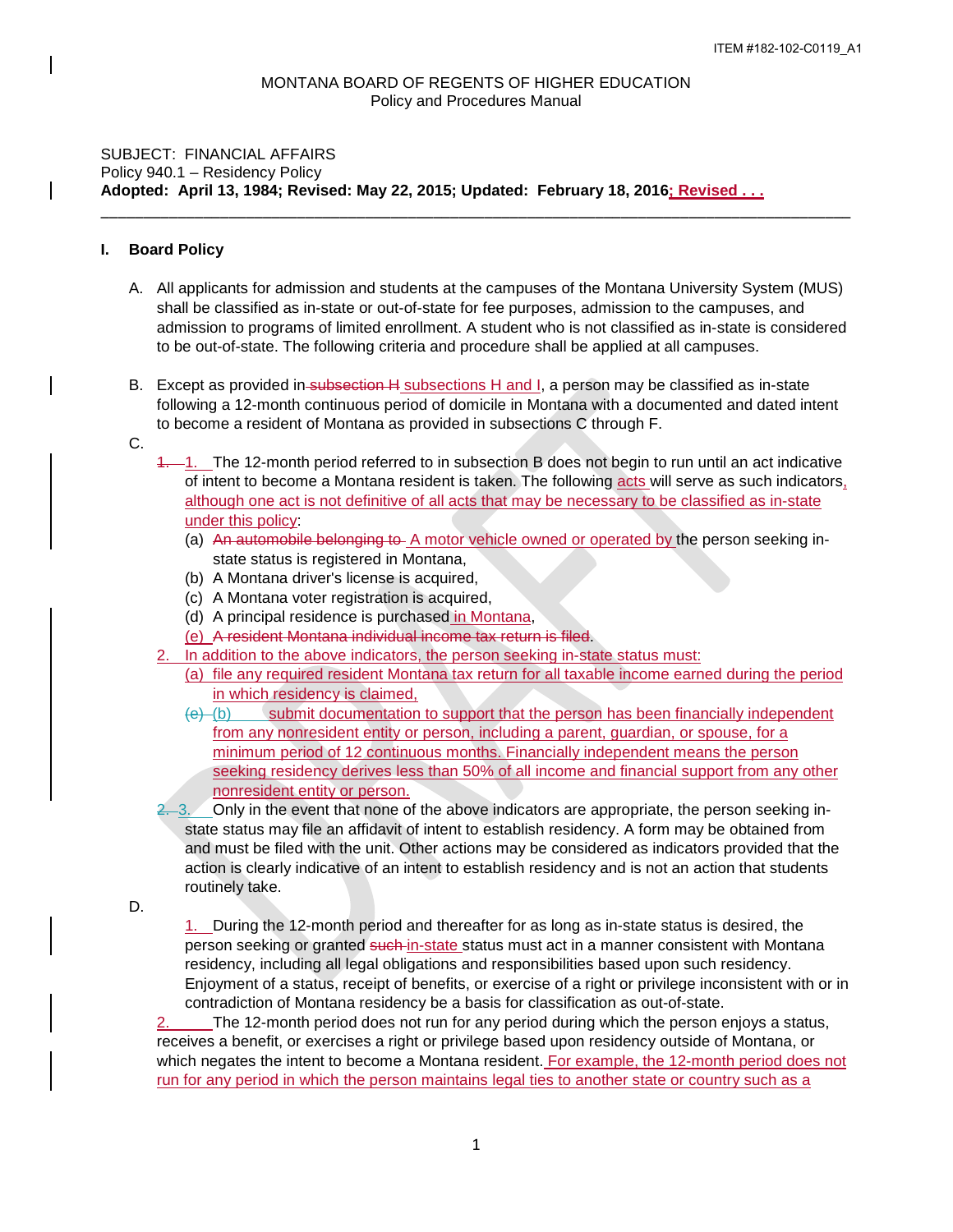## SUBJECT: FINANCIAL AFFAIRS Policy 940.1 – Residency Policy **Adopted: April 13, 1984; Revised: May 22, 2015; Updated: February 18, 2016; Revised . . .**

driver's license, vehicle registration, voter registration, or tax liability, regardless of the person's reasons for establishing or maintaining such ties.

\_\_\_\_\_\_\_\_\_\_\_\_\_\_\_\_\_\_\_\_\_\_\_\_\_\_\_\_\_\_\_\_\_\_\_\_\_\_\_\_\_\_\_\_\_\_\_\_\_\_\_\_\_\_\_\_\_\_\_\_\_\_\_\_\_\_\_\_\_\_\_\_\_\_\_\_\_\_\_\_\_\_\_\_\_\_\_\_

E.

1.

- (a) It is presumed that the domicile of a minor or unemancipated person is that of the person's parents or legal guardian.
- (b) If the parents are divorced, separated or deceased, the minor or unemancipated person will be presumed a resident if either:
	- (i) The parent or legal guardian with whom the student normally resides is a resident of Montana, or
	- (ii) The parent or legal guardian who takes the student as an exemption for federal income tax purposes or supplies a majority of the support for the student is a resident of Montana.
- 2. It is presumed that a person absent from Montana in excess of 30 days during the 12-month period upon which in-state status is claimed lacks the necessary intent to acquire Montana residency as required by subsection B.
- 3.
- (a) It is presumed, in the case of an individual who would have formerly been eligible for in-state status based on meeting the residency requirements but who has been absent from Montana for a period of 12 months or more, that such individual has abandoned in-state status. This presumption does not apply to individuals who can demonstrate satisfaction of the 12-month residency requirement subsequent to the absence. This presumption does not apply to absences from the state for purposes of post-secondary education or service in the armed forces of the United States provided the individual has not taken any actions in contradiction of the claim of Montana residency.
- (b) Notwithstanding the terms of this section, former Montana residents may be re-classified as in-state without serving a 12-month period of physical domicile in Montana if the student is unable to be present in Montana for the required 12-months due to his or her service in an active duty military assignment. The student must demonstrate re-establishment of Montana residency in all other ways required of the policy for a period 12 months prior to the application for residency. For purposes of this policy, membership in ROTC, in the reserves or in the National Guard, does not, in itself, qualify as active duty. Active duty military status cannot be achieved by attending school.
- 4.
- (a) It is presumed that any person, not eligible for in-state status under this policy, who is registered for in excess of one-half of a normal full-time credit load, including online credits from any institution of higher education, is present in the state primarily for educational purposes, and such periods may not generally be applied to the 12-month period referred to in subsection B.
- (b) For purposes of this subsection "in excess of one-half of a normal full timefull-time credit load" means:
	- (i) Any period of time for which an undergraduate student is registered for  $7\text{-}$ or more than  $7\text{-}$ semester credits (or more than 8 semester credits if the institution utilizes a block scheduling program), or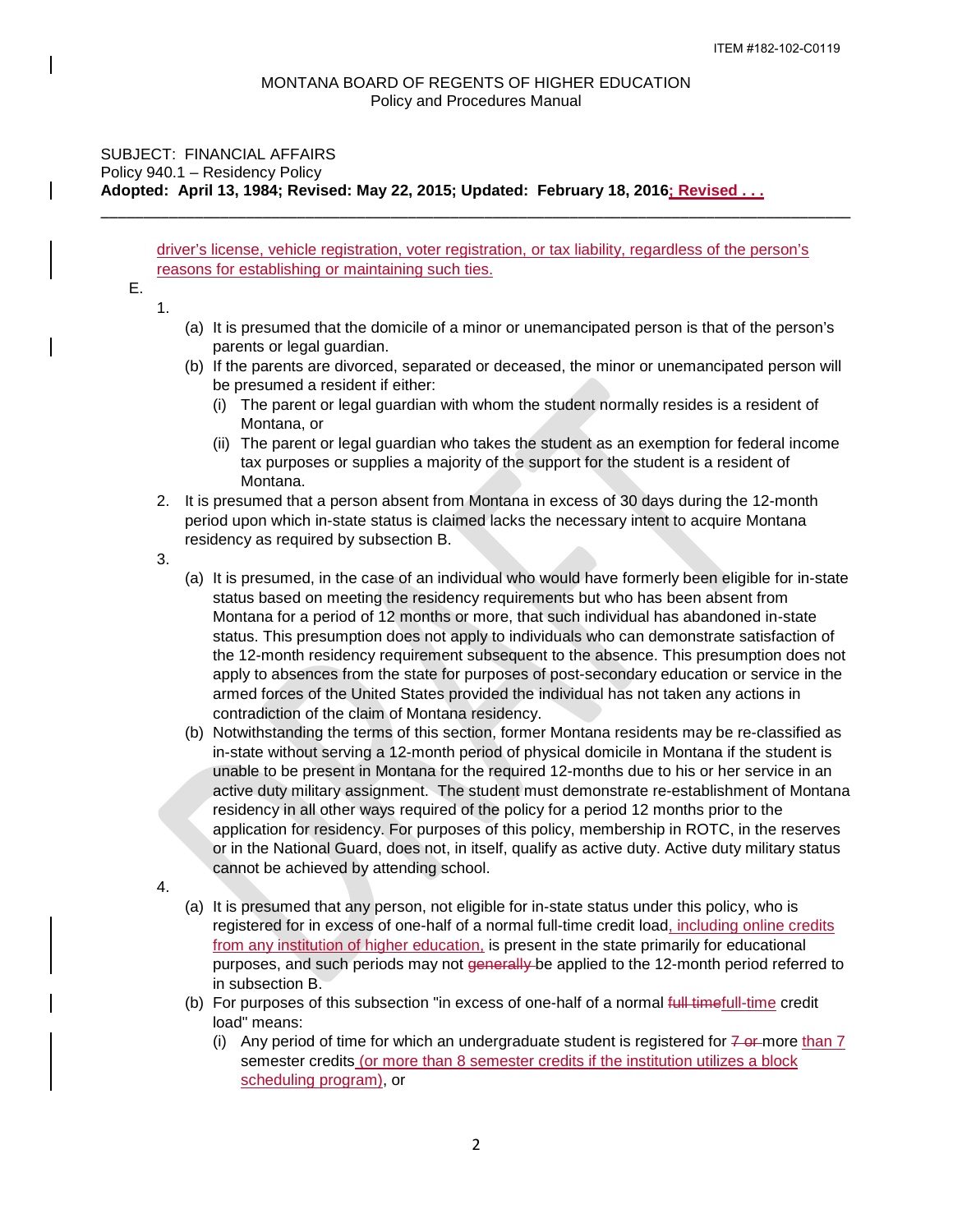\_\_\_\_\_\_\_\_\_\_\_\_\_\_\_\_\_\_\_\_\_\_\_\_\_\_\_\_\_\_\_\_\_\_\_\_\_\_\_\_\_\_\_\_\_\_\_\_\_\_\_\_\_\_\_\_\_\_\_\_\_\_\_\_\_\_\_\_\_\_\_\_\_\_\_\_\_\_\_\_\_\_\_\_\_\_\_\_

# SUBJECT: FINANCIAL AFFAIRS Policy 940.1 – Residency Policy **Adopted: April 13, 1984; Revised: May 22, 2015; Updated: February 18, 2016; Revised . . .**

- (ii) Any period of time for which a graduate student is registered for in excess of half of the minimum full timefull-time credit load for graduate students as defined for financial aid purposes by the institution at which the student is enrolled.
- 5. In order to overcome any of the above presumptions, the person desiring in-state status must do so by clear and convincing evidence, which is evidence in which there is no serious or substantial doubt about the correctness of the conclusions drawn from the evidence.
- F. If a person, who did not qualify for in-state status or who had not taken acts indicative of an intent to establish Montana residency prior to imprisonment, is incarcerated in a Montana state or local penal institution, the time spent in the institution may not apply towards satisfaction of the 12-month residency requirement.
- G. Students applying for certification as Montana residents for purposes of application to professional student exchange programs, including but not limited to WICHE, WWAMI, Minnesota Dental or WIMU, must meet the residency standards as set forth in subsections C-F for a minimum 24-month continuous period of domicile prior to the program certification deadline in order to be considered for in-state status. Students who can demonstrate previous Montana residency under this policy but who later abandoned residency may regain residency under this subsection following completion of a 12 month continuous period of domicile as provided in subsections C-F. Students obtaining in-state status under subsection I below are not eligible for these professional student exchange programs. Students applying for certification as Montana residents for purposes of application to professional student exchange programs, including, but not limited to WICHE, WWAMI, Minnesota Dental or WIMU, must meet residency standards as set forth in paragraphs B-F for a minimum 24-month period continuous period of domicile prior to the program certification deadline, except that applicants for professional student exchange programs who have not previously met the requirements to qualify as Montana residents under this policy must demonstrate a twenty-four month period of domicile in order to be considered for in-state status. Students meeting residency status under subsection H are not eligible for these professional student exchange programs.

G. H. An out-of-state student admitted to a professional degree program is not eligible for reclassification as an in-state resident and shall remain classified as an out-of-state student for the duration of the student's enrollment in the professional program. A student classified as out-of-state who maintains the initial classification was in error may only seek reclassification pursuant to the procedures of this policy prior to the start of the initial term of enrollment or matriculation into the program. For purposes of this subsection, the term "professional degree program" means a program of law, pharmacy, or physical therapy.

- H. 1. 1. 1. Notwithstanding the residency requirement, the following classes of persons are eligible for in-state status:
	- (a) Members of the armed forces of the United States assigned to active duty in Montana, their spouses, and their dependent children during the member's tour of duty in Montana;
	- (b) An individual domiciled in Montana and employed full-time in a permanent job in Montana and the spouse and dependent children of such an individual provided the primary purpose of the person seeking in-state status for coming to Montana was not the education of the children, the spouse, or the employed individual;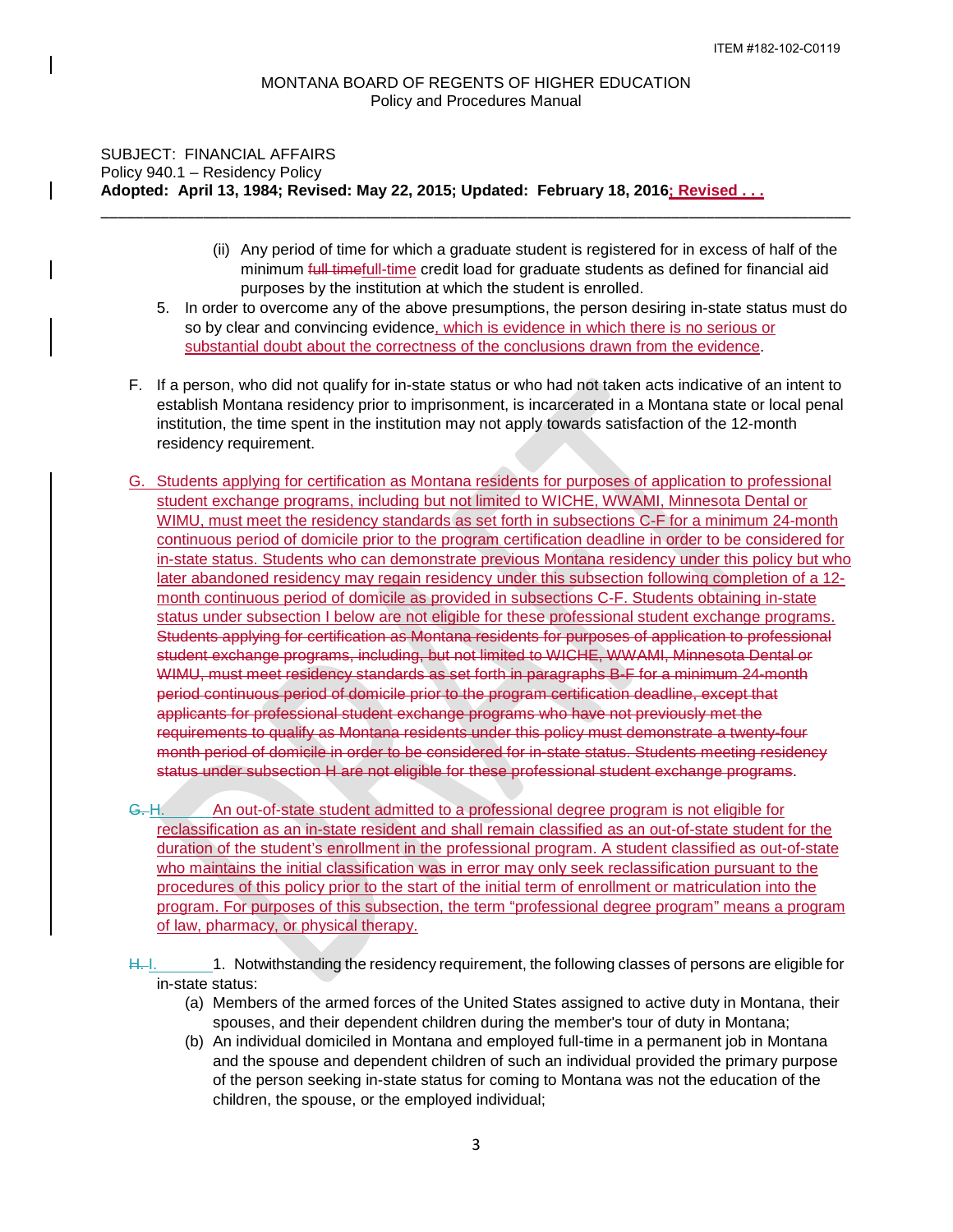\_\_\_\_\_\_\_\_\_\_\_\_\_\_\_\_\_\_\_\_\_\_\_\_\_\_\_\_\_\_\_\_\_\_\_\_\_\_\_\_\_\_\_\_\_\_\_\_\_\_\_\_\_\_\_\_\_\_\_\_\_\_\_\_\_\_\_\_\_\_\_\_\_\_\_\_\_\_\_\_\_\_\_\_\_\_\_\_

# SUBJECT: FINANCIAL AFFAIRS Policy 940.1 – Residency Policy **Adopted: April 13, 1984; Revised: May 22, 2015; Updated: February 18, 2016; Revised . . .**

- (c) Any graduate of a Montana high school accredited by the board of public education who is a citizen of the United States or a resident alien who registers at a unit no later than the fourth fall term following the student's high school graduation shall be eligible under this section for in-state status for either (1) six years from the date of initial registration or until the achievement of a baccalaureate degree, whichever occurs first, or (2) as long as the individual remains continuously enrolled at a MUS system campus (excluding summers); provided either of the following conditions existed at the time the student graduated from high school:
	- (i) The student attended the Montana high school for the student's entire senior year; or
	- (ii) The student had a parent who was employed and resided in Yellowstone National Park;
- (d) An individual domiciled in a state other than Montana who derives more than 50% of family income, as reported or required to be reported under the United States tax laws, from fulltime employment in a permanent job in Montana and who pays all required Montana taxes on Montana derived income and the spouse and dependent children of such individual; provided the state of domicile provides reciprocal treatment for Montana residents.
- (e) An individual, living in Montana, who is a "covered individual" under Section 702 of the Veterans Access, Choice and Accountability Act of 2014 (38 U.S.C. § 3679(c)).
- 2. If a person receives in-state status under the provisions of this subsection H subsection I, such status continues only so long as the person remains a member of one of the described classes. If the person no longer is eligible for membership in one of the classes, the person will be reclassified as out-of-state unless the person qualifies for in-state status under the residency provisions. It is the responsibility of an individual to notify the unit if the individual is no longer eligible for an exception.

### **II. Procedures:**

- A. An applicant for admission to a campus or to a particular program, to be classified as an in-state student, must meet the requirements for in-state status as of the date the application is received by the campus or program. If a closing date has been established for applications to a particular program, the status for purposes of admission to the program shall be determined as of the closing date.
- B.
- 1. Any applicant or student classified as out-of-state may petition to the campus for a change of classification upon forms to be prescribed by the commissioner's office and available at the campus. The burden of proof, including production, is upon the individual seeking the change in classification. In order to be reclassified an individual must meet the requirements found in subsections A through H this policy. Unless the campus policy provides otherwise, to be eligible to receive in-state status for a particular term of enrollment, the individual must be eligible for instate status on or before the 15th instructional day of the term and the reclassification petition must be submitted no later than seven working days prior to the first day of registration. An applicant or student initially classified as out-of-state may only receive an in-state classification pursuant to the procedures in this subsection.
- 2. The registrar of a campus or a designee of the president or chancellor if there is no registrar may initiate proceedings to reclassify an individual with in-state status to out-of-state status if it is determined that the individual enjoys a status; receives a benefit; exercises a right or privilege